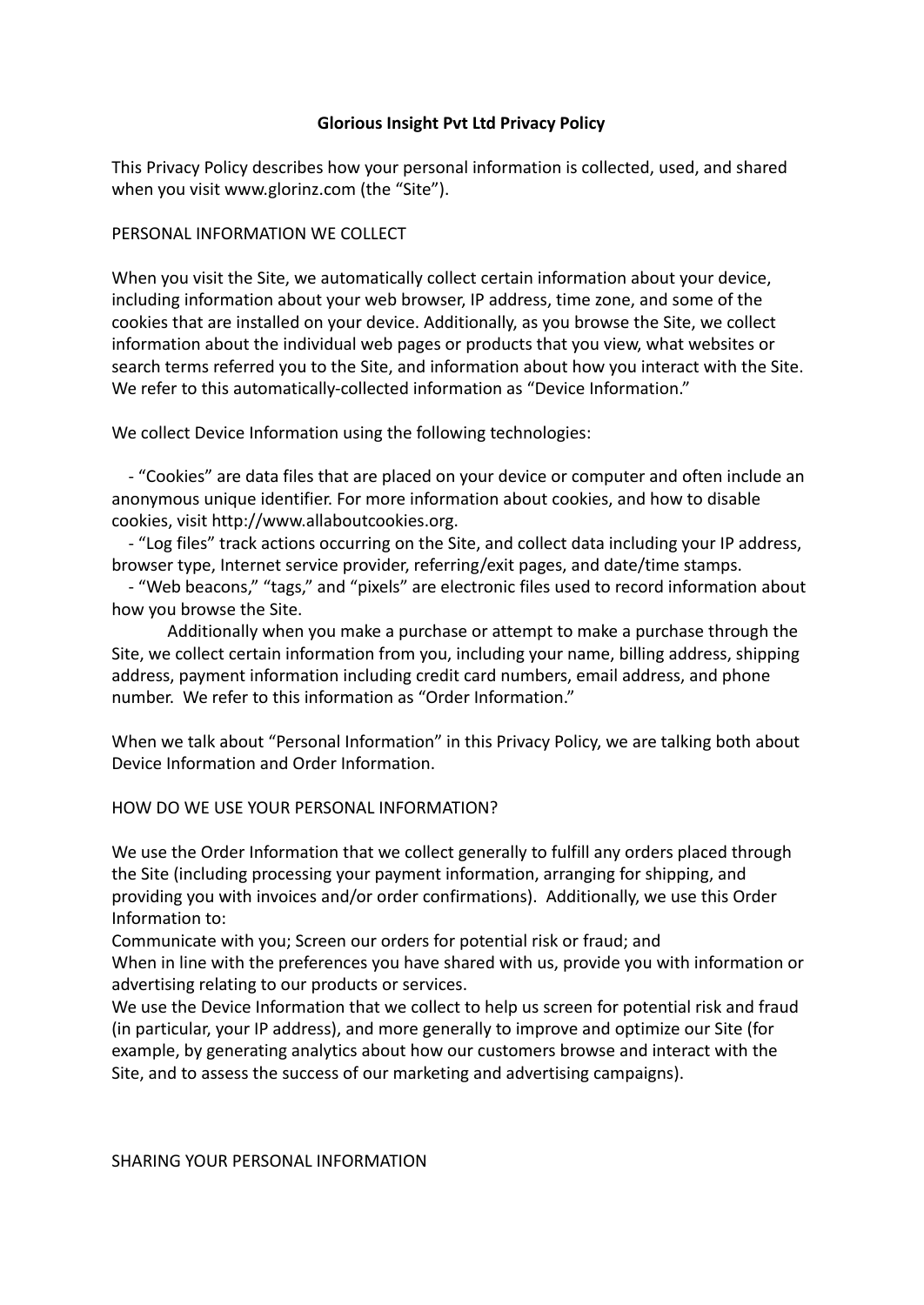We share your Personal Information with third parties to help us use your Personal Information, as described above. We also use Google Analytics to help us understand how our customers use the Site--you can read more about how Google uses your Personal Information here: https://www.google.com/intl/en/policies/privacy/. You can also opt-out of Google Analytics here: https://tools.google.com/dlpage/gaoptout.

Finally, we may also share your Personal Information to comply with applicable laws and regulations, to respond to a subpoena, search warrant or other lawful request for information we receive, or to otherwise protect our rights

### BEHAVIOURAL ADVERTISING

As described above, we use your Personal Information to provide you with targeted advertisements or marketing communications we believe may be of interest to you. For more information about how targeted advertising works, you can visit the Network Advertising Initiative's ("NAI") educational page at

http://www.networkadvertising.org/understanding-online-advertising/how-does-it-work.

### DO NOT TRACK

Please note that we do not alter our Site's data collection and use practices when we see a Do Not Track signal from your browser.

### YOUR RIGHTS

If you are a European resident, you have the right to access personal information we hold about you and to ask that your personal information be corrected, updated, or deleted. If you would like to exercise this right, please contact us through the contact information below.Additionally, if you are a European resident we note that we are processing your information in order to fulfill contracts we might have with you (for example if you make an order through the Site), or otherwise to pursue our legitimate business interests listed above. Additionally, please note that your information will be transferred outside of Europe, including to Canada and the United States.

### DATA RETENTION

When you place an order through the Site, we will maintain your Order Information for our records unless and until you ask us to delete this information.

### MINORS

The Site is not intended for individuals under the age of 18.

### **CHANGES**

We may update this privacy policy from time to time in order to reflect, for example, changes to our practices or for other operational, legal or regulatory reasons. CONTACT US For more information about our privacy practices, if you have questions, or if you would like to make a complaint, please contact us by e-mail at info@glorinz.com or by mail using the details provided below: